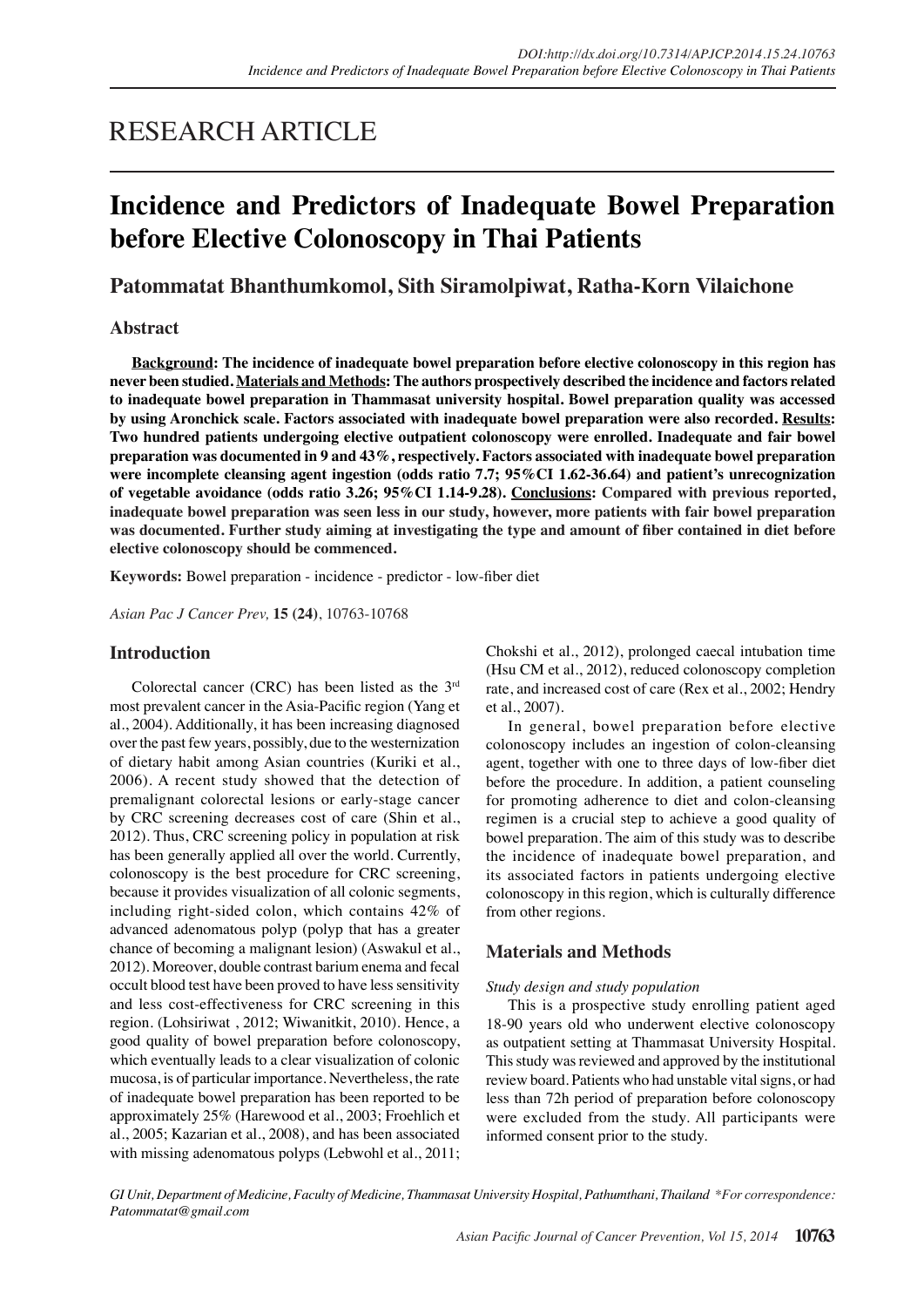#### *Patommatat Bhanthumkomol et al*

### *Intervention*

A questionnaire was given to each enrolled patient to access patient's perception of preendoscopic bowel preparation. Type of cleansing agent used, volume of cleansing agent ingested, and time of the last dose of cleansing agent ingested were also recorded. Coloncleansing regimens used in our hospital were low-dose (2 liters) polyethylene glycol (2L-PEG), standard-dose of 4 liters PEG (4L-PEG), and sodium phosphate solution. Two liters of PEG solution (Niflec®) consists of 118g macrogol 4000, 1.485g potassium chloride, 2.93g sodium chloride, 3.37g sodium bicarbonate, and 11.37g anhydrous sodium sulfate.

Thereafter, colonoscopy was performed by one of gastroenterologist staffs, gastrointestinal surgeon, or fellows. The quality of colonic preparation was accessed by endoscopy personnel who were trained to be familiar with Aronchick scale. The Aronchick scale has been proposed to access the quality of bowel preparation, and reported as: excellent preparation (more than 90% of mucosa seen, mostly liquid stool, minimal suctioning needed for adequate visualization), good preparation (more than 90% of mucosa seen, mostly liquid stool, significant suctioning needed for adequate visualization), fair preparation (more than 90% of mucosa seen, mixture of liquid and semi-solid stool, which could be suctioned and/or washed) and poor preparation (less than 90% of mucosa seen, mixture of semi-solid and solid stool, which could not be suctioned and/or washed) (Aronchick CA et al., 2000). Adequate bowel preparation is defined by excellent, good, or fair preparation.

#### *Statistical analysis*

Data were described as mean and percentage for continuous and categorical variables, respectively. Least of Significance Difference (LSD) among means was used for multiple comparisons among types of cleansing agent after significant test from ANOVA. Chi-square test and Fisher's exact test were performed to determine the association between quality of bowel preparation and factors. Statistical significance was set at a p-value of less than 0.05. Adjusted odds ratios by logistic regression were performed for significant factors from univariate analysis. Statistical analysis was performed using SPSS version 16.0 (SPSS Inc, Chicago, IL, USA).

### **Results**

*Patients' characteristics*

This study enrolled two hundred patients. Of which,

| Table 1. Baseline Characteristics of 200 Enrolled Patients |  |
|------------------------------------------------------------|--|
|------------------------------------------------------------|--|

| Characteristics                                                            | $n = 200$             |
|----------------------------------------------------------------------------|-----------------------|
| Mean age±SD, years (range)                                                 | $59 \pm 12$ (18-86)   |
| Male gender, $n$ (%)                                                       | 84 (42)               |
| Type of laxative                                                           |                       |
| 2L PEG, n (%)                                                              | 118 (59)              |
| 4L PEG, n (%)                                                              | 17(8.5)               |
| Sodium phosphate solution, $n$ (%)                                         | 6(32.5)               |
| Adjunctive laxative, n (%)                                                 | 39 (19.5)             |
| Milk of magnesia, $n$ (%)                                                  | 3(1.5)                |
| Senna, $n$ (%)                                                             | 22<br>(11)            |
| Lactulose, $n$ (%)                                                         | 8<br>(4)              |
| Ispaghula husk, n (%)                                                      | 6<br>(3)              |
| Afternoon colonoscopy (after 1PM)                                          | 52 (26%)              |
| Preparation-to-colonoscopy interval                                        |                       |
| Mean±SD, hours                                                             | $15.11 \pm 5.16$      |
| $\leq$ 4 hours, n $(\%)$                                                   | 6<br>(3)              |
| $>4$ hours, n $(\%)$                                                       | 194<br>(97)           |
| Mean fasting time±SD, hours                                                | $13 + 4.54$           |
| Person in patient's perspective who explained the bowel preparation method |                       |
| Medical practitioner, n (%)                                                | 174<br>(87)           |
| Endoscopic personnel, $n$ (%)                                              | 84<br>(42)            |
| Pharmacist, n (%)                                                          | 37 (18.5)             |
| Information sheet, $n(\%)$                                                 | 45(22.5)              |
| Other, $n$ (%)                                                             | $\overline{4}$<br>(2) |
| Patient's perspective of food to avoid before the procedure $(n = 199)$    |                       |
| Vegetables, $n$ $(\%)$                                                     | 139 (69.5)            |
| Fruits, $n$ (%)                                                            | 169 (84.5)            |
| Fiber, $n$ (%)                                                             | 97 (48.5)             |
| Meat, $n$ (%)                                                              | 73 (36.5)             |
| Grains, $n$ (%)                                                            | 1(0.5)                |
| High-fiber diet taken during 3 days before colonoscopy, $n$ (%)            | 194<br>(97)           |
| Colon preparation quality (graded by Aronchick scale)                      |                       |
| Excellent, $n(\%)$                                                         | 19<br>(9.5)           |
| Good, $n$ (%)                                                              | 77 (38.5)             |
| Fair, $n$ $(\%)$                                                           | 86<br>(43)            |
| Poor, $n(\%)$                                                              | 18<br>(9)             |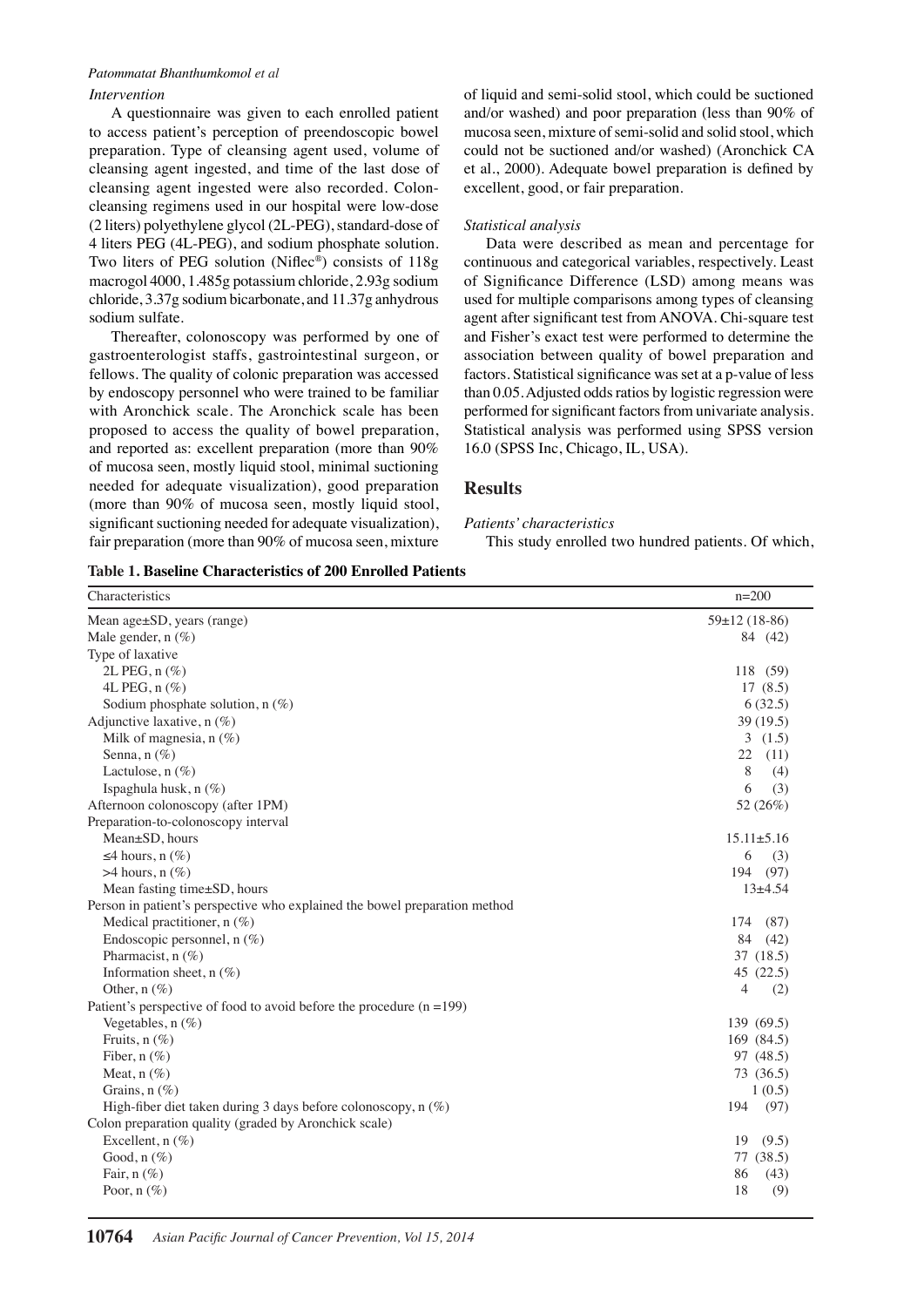84 (42%) were male with a mean age of 59 years old. In 52 patients (26%), colonoscopies were performed in the afternoon (after 1 PM). As shown in Table 1, 118 (59%), 17 (8.5%), and 65 (32.5%) patients received 2L-PEG, 4L-PEG, and sodium phosphate solution as cleansing agent, respectively. Adjunctive laxatives were used in 39 patients (19.5%). Most patients received information regarding bowel preparation from their

### **Table 2. Comparison among Groups Received Different Cleansing Agents**

| Parameter                                        | 2L PEG<br>$n=118$ | 4L PEG<br>$n=17$ | Sodium Phosphate<br>$n=65$ | p-value                 |
|--------------------------------------------------|-------------------|------------------|----------------------------|-------------------------|
| Adjunctive laxative, n (%)                       | 21(17.8)          | 8(47.1)          | 10(15.4)                   | $0.011*$                |
|                                                  |                   |                  |                            | $0.009*$                |
|                                                  |                   |                  |                            | $0.677*$                |
| Preparation-to-colonoscopy interval              |                   |                  |                            |                         |
| Mean $\pm$ SD, hours                             | $15.57 + 4.599$   | $7.86 \pm 5.914$ | $16.16 \pm 4.460$          | $< 0.001*$              |
| $\leq 4h, n(\%)$                                 | $\boldsymbol{0}$  | 5(29.4)          | 1(1.5)                     | ${<}0.001$ <sup>#</sup> |
|                                                  |                   |                  |                            | $0.423*$                |
| Completion of cleansing-agent ingestion, $n$ (%) |                   |                  |                            |                         |
|                                                  | 112 (94.9)        | 16(94.1)         | 63 (96.9)                  | $1.000*$                |
|                                                  |                   |                  |                            | $0.507*$                |
|                                                  |                   |                  |                            | $0.714*$                |
| Bowel preparation quality                        |                   |                  |                            |                         |
| Aronchick 1-3, $n$ (%)                           | 107(90.7)         | 15 (88.2)        | 60(92.3)                   | $0.669*$                |
| Aronchick 4-5, $n$ (%)                           | 11(9.3)           | 2(11.8)          | 5(7.7)                     | $0.631*$                |
|                                                  |                   |                  |                            | $0.709*$                |
| Bowel re-preparation                             | $4(3.4\%)$        | $\overline{0}$   | $\overline{0}$             | N/A                     |
| Colonoscopic complication                        |                   |                  |                            |                         |
| Bleeding, $n(\%)$                                | $3(2.5\%)$        | $\overline{0}$   | $\overline{0}$             | N/A                     |
| Adverse event of laxative                        |                   |                  |                            |                         |
| Bad taste, $n$ (%)                               | 2(1.7)            | $\mathbf{0}$     | $\overline{0}$             | N/A                     |
| Vomiting, $n$ $(\%)$                             | 1(0.8)            | $\theta$         | $\Omega$                   |                         |
| Syncope, $n$ (%)                                 | 1(0.8)            | $\Omega$         | $\Omega$                   |                         |
| Complaint of large volume ingestion, $n$ (%)     | 2(1.7)            | 1(5.9)           | $\Omega$                   |                         |
| Severe diarrhea/ fatigue, $n$ (%)                | $\Omega$          | 1(5.9)           | 1(1.5)                     |                         |
| Unknown, $n$ $(\%)$                              | 5(4.2)            | 1(5.9)           | 1(1.5)                     |                         |

\*Significance (2L PEG compared to 4L PEG) # Significance (4L PEG compared to sodium phosphate solution) &Significance (2L PEG compared to sodium phosphate solution) N/A: Not applicable

#### **Table 3. Factors Associated with Inadequate Bowel Preparation**

| Parameter                                                            | Inadequate<br>Preparation<br>$(n=18)$ | Adequate<br>Preparation<br>$(n=188)$ | p-value |
|----------------------------------------------------------------------|---------------------------------------|--------------------------------------|---------|
| Age $>60$ years, $n(\%)$                                             | 11 $(61.1\%)$                         | 89 (48.9%)                           | 0.323   |
| Female, $n(\%)$                                                      | 11 $(61.1\%)$                         | 105(57.7%)                           | 0.779   |
| $2L$ PEG, $n\%$                                                      | 11 $(61.1\%)$                         | $107(58.8\%)$                        | 0.849   |
| 4L PEG, $n\%$                                                        | $2(11.1\%)$                           | $15(8.2\%)$                          | 0.656   |
| Sodium phosphate solution, $n(\%)$                                   | 5(27.8%)                              | $60(33.0\%)$                         | 0.654   |
| Adjunctive Laxative, $n(\%)$                                         | 5(27.8%)                              | 34 (18.7%)                           | 0.355   |
| Prep-to-colonoscopy interval $>4$ hr, n(%)                           | 18 (100%)                             | 176 (96.7%)                          | 1       |
| Person in patient's perspective who explain colon preparation method |                                       |                                      |         |
| - Physician                                                          | $15(83.3\%)$                          | 159 (87.4%)                          | 0.711   |
| - Endoscopic personnel                                               | $9(50\%)$                             | 75 (41.2%)                           | 0.618   |
| - Pharmacist                                                         | $1(5.6\%)$                            | $36(19.8\%)$                         | 0.205   |
| - Information sheet                                                  | 5(27.8%)                              | 40 $(22%)$                           | 0.561   |
| Unrecognization of specific food avoidance, $n(\%)$                  | $n=17$                                | $n=182$                              |         |
| - Vegetable                                                          | $9(52.9\%)$                           | 51 (28%)                             | 0.032   |
| - Fruit                                                              | $5(29.4\%)$                           | 25(13.7%)                            | 0.146   |
| - Fiber                                                              | $9(52.9\%)$                           | 93 $(51.1\%)$                        | 0.884   |
| - Meat                                                               | $10(58.8\%)$                          | 116 (63.7%)                          | 0.688   |
| - Grain                                                              | $17(100\%)$                           | 181 (99.5%)                          | 1       |
| Incomplete cleansing agent ingestion, $n(\%)$                        | 3(16.7%)                              | $12(3.3\%)$                          | 0.009   |
| Fiber within 3 days, $n(\%)$                                         | $15(88.2\%)$                          | 182 (100%)                           | 0.059   |

#### **Table 4. Multivariate logistic regression analysis of factor associated with inadequate bowel preparation**

| Parameter                              | Odd Ratio | 95% Confident Interval | p-value |
|----------------------------------------|-----------|------------------------|---------|
| Incomplete cleansing agent ingestion   | 7.707     | $1.621 - 36.638$       | 0.01    |
| Unrecognization of vegetable avoidance | 3.257     | 1.143 - 9.279          | 0.027   |

*Asian Pacific Journal of Cancer Prevention, Vol 15, 2014* **10765**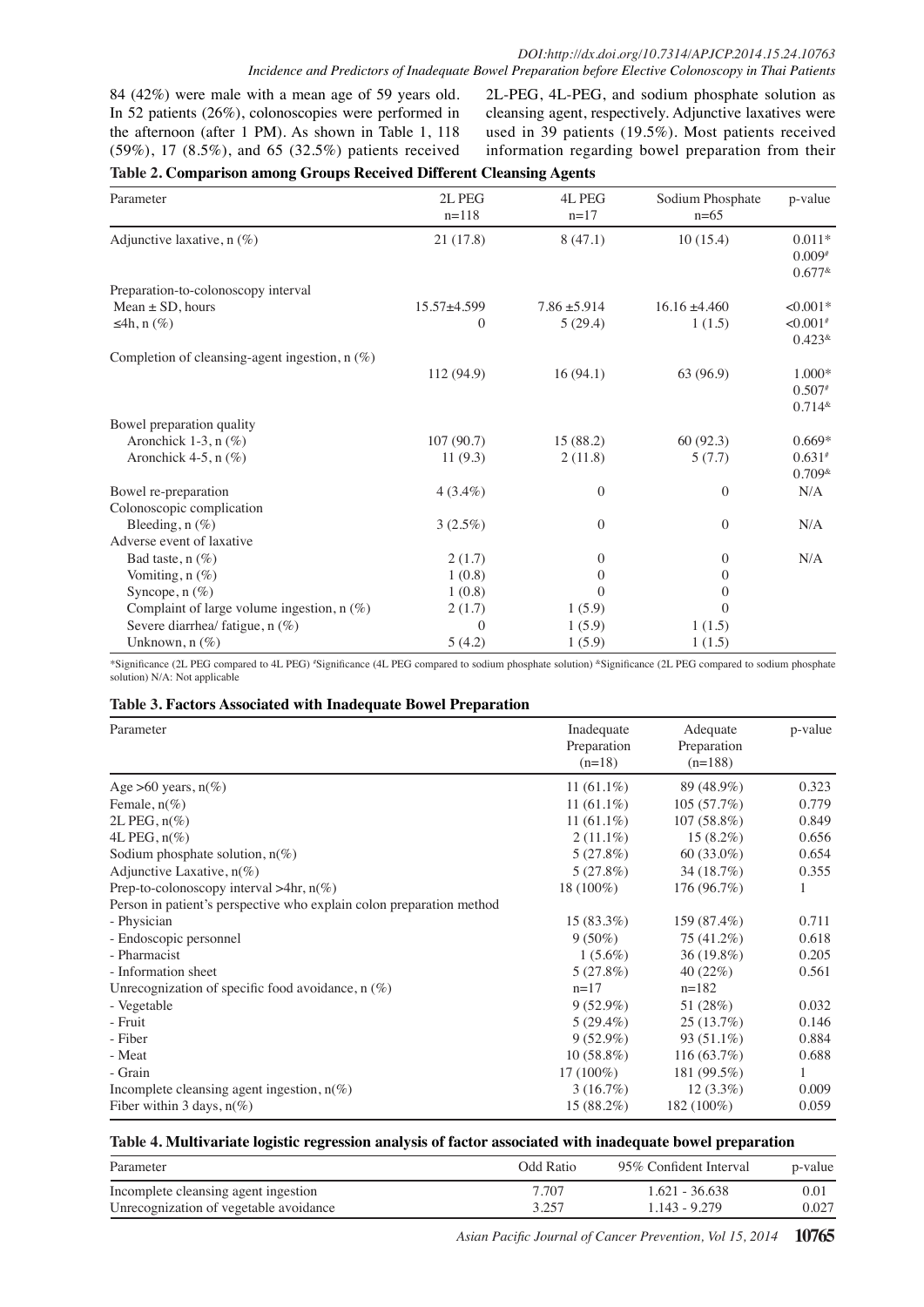#### *Patommatat Bhanthumkomol et al*

attending physicians. All patients received advice about dietary avoidance. Ninety-seven percent of patients took high-fiber diets within 3 days before their scheduled colonoscopy.

As shown in Table 1, the mean fasting duration prior to colonoscopy was 13 hours, and the mean interval between last dose of cleansing agent and index procedure was 15 hours. Only six patients (3%) had time interval less than 4 hours. Rate of adequate colon preparation was 91 percent; however, almost half of patients had fair preparation. Eighteen patients (9%) had inadequate bowel preparation.

As shown in Table 2, the rates of incomplete cleansing agent ingestion were 5% and 3% for PEG group and sodium phosphate group, respectively. Regarding adverse events, those received standard dose PEG experienced more problem in ingesting large volume and severe diarrhea.

#### *Factors associated with inadequate bowel preparation (Table 3)*

By univariate analysis, patient's unrecognization of avoiding vegetable before the procedure (28% in adequate preparation group compared to 52.9% in inadequate group, p=0.032), and incomplete cleansing agent ingestion (3.3% compared to 16.7%, p=0.009) were factors related to inadequate colon preparation. In addition, as shown in Table 4, by multivariate logistic regression analysis, both factors were independently associated with inadequate bowel preparation (OR 3.26 (95%CI 1.14-9.28) and 7.7 (95%CI 1.62-36.64), respectively)

#### **Discussion**

Our study demonstrates the incidence of inadequate bowel preparation of 9 percent, which is less than previously reported (Lebwohl et al., 2011). Although adequate bowel preparation was seen in 91% of patients, rate of fair colon preparation was considerably high (46%). Since recently published study has shown the detrimental effect of fair bowel preparation on the rate of missing colonic adenoma (Menees et al., 2013), our study has confirmed the existence of bowel preparation quality problem of in this region.

Current international guideline recommends splitdose, 4-liter, PEG regimen as a routine colon-cleansing agent for colonoscopy, and a split regimen of low-dose (2 liters) PEG with ascorbic acid, sodium picosulfate, or magnesium citrate as an alternative (Hassan et al., 2013). This study has demonstrated that the adherence to this guideline is low, as only 8.5% of patients completed 4 liters of PEG in split regimen as prescribed. This study also showed a variation in adjunctive laxative usage along with main cleansing agent. Indeed, those received 2-liter of PEG plus 144mg of senna the night before procedure had better colonic cleansing quality, patient tolerance, regimen adherence, and less nausea and vomiting (Radaelli F et al., 2005). In 1979, there was a case report of colonic explosion during electrocautery in a patient using mannitol for colonic preparation (Bigard et al., 1979), however, serious adverse event associated with other non-absorbable carbohydrate-containing laxatives such

as lactulose and psyllium has never been documented.

Another important finding in our study is nearly half of those received 2-liter PEG regimen were able to achieve good bowel preparation quality without taking any adjunctive laxative. Interestingly, recently published study using 2-liter PEG without any adjunctive laxative in the morning of the procedure date, together with keeping 2-7h interval between the last dose of cleansing agent and colonoscopy resulted in a similar bowel preparation quality compared to standard split-dose 4-liter PEG regimen (Tellez-Avila FI et al., 2014). These can be concluded that time interval between last dose of cleansing agent and procedure is more important than volume of PEG ingested. Literally, time interval between the last dose of cleansing-agent and colonoscopy has been confirmed to be one of the predictors of inadequate bowel preparation (Seo et al., 2012). Current guideline recommends an interval of less than 4 hours (Hassan et al., 2013). Our study showed that, in real-life scenario, this time interval could not be achieved in the majority of cases, thus, emphasizing the need to inform both physicians and endoscopy-practicing nurses to change their practice.

So far, the patient's perspective of bowel preparation has never been studied. Our study shows that most of practicing gastroenterologists and gastrointestinal surgeons advised patients on their own. Physician-based counseling improves cleansing quality and has been confirmed in prior study (Shieh et al., 2013).

Our study is the first to demonstrate variation in patient's high-fiber diet restriction. Nearly all of patients did not correctly recognize the type of food to avoid. In addition, the rate of taking high-fiber diet during 3 days before colonoscopy was substantially high (97% of patients). Prior study from Taiwan has shown that a significant proportion of patient did not adhere to low-fiber diet (Wu et al., 2011). The result of our study emphasizes an importance of pre-procedural patient counseling.

In previous studies, the reported predictors of inadequate colon preparation were male gender, inpatient status, and older age (Hassan et al., 2012, Borg et al., 2009, Chan et al., 2011, Chung et al., 2009, Lebwohl et al., 2010, Ness et al., 2001). In our study, incomplete cleansingagent ingestion and patient's unrecognization of vegetable avoidance were independently associated inadequate colonic preparation. These two factors have never been demonstrated in prior studies, and need to be confirmed in future work. These findings could be explained by the fact that Thai food usually contains vegetables as a major component, especially in rural area.

Our study has several limitations. First, we used Aronchick scale as a tool for bowel preparation quality assessment. Aronchick scale does not focus on assessing individual segment of colon, and does not allow endoscopists to suction and clear colonic content before assessment. Moreover, new colonic preparation rating scale, Boston Bowel Preparation Scale (BBPS), has been shown to have good validity and reliability (Calderwood AH et al., 2010). Second, the number of 200 patients in the present study may not be enough to evaluate all factors that are associated with inadequate colon preparation. Third, given a low rate of inadequate preparation despite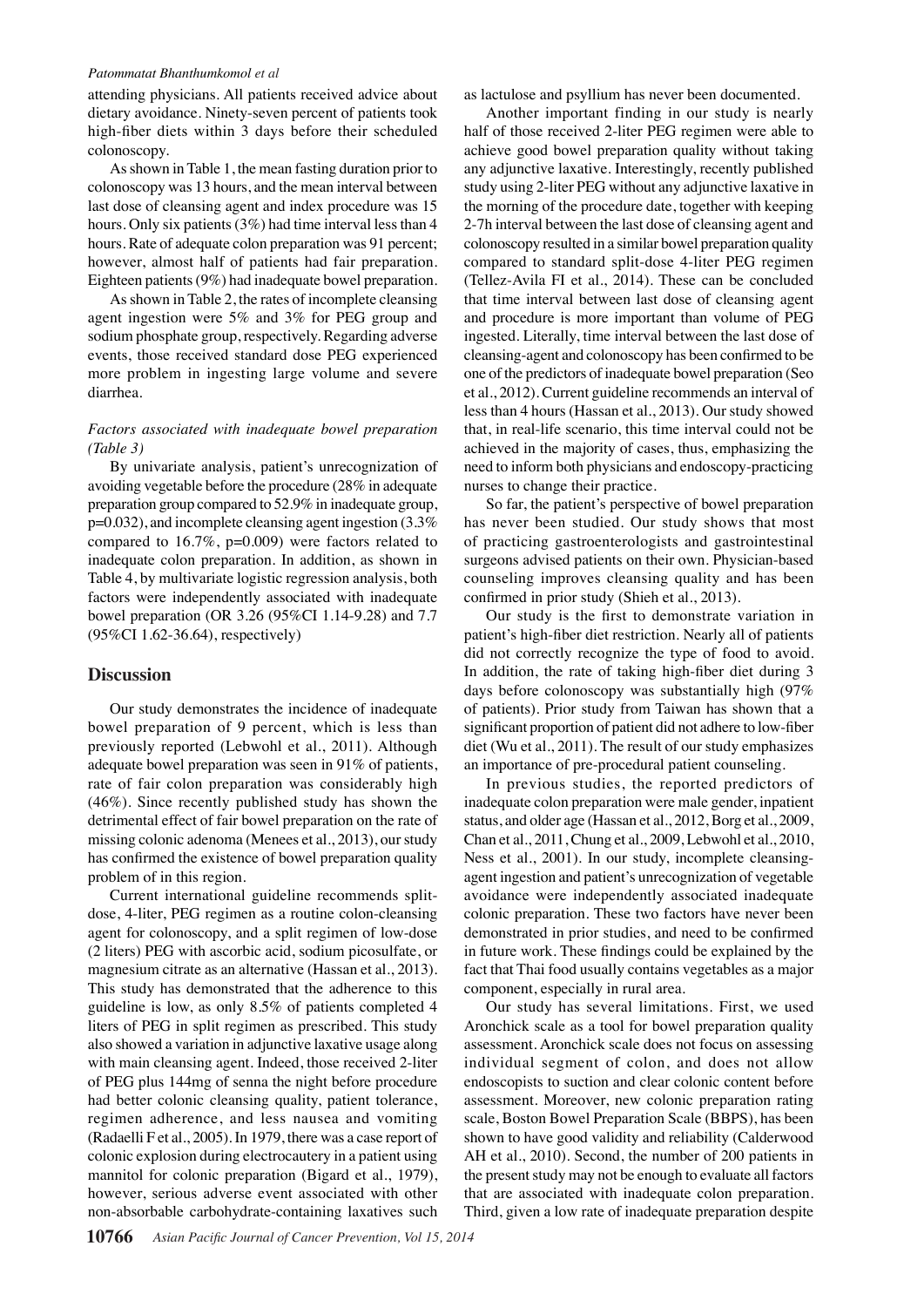#### *DOI:http://dx.doi.org/10.7314/APJCP.2014.15.24.10763 Incidence and Predictors of Inadequate Bowel Preparation before Elective Colonoscopy in Thai Patients*

low adherence to low-fiber diet, we did not collect any data according to particular type and amount of highfiber diet taken by patients. Fourth, we did not evaluate the reliability of endoscopy personnel in assessment of preparation quality. Finally, some patients received telephone call from endoscopic personnel one day before the procedure to confirm the schedule and assure the bowel preparation process. This telephone call has been shown to improve the quality of preparation, and increase the adenoma detection rate (Liu et al., 2014).

In summary, the present study demonstrates that incidence of inadequate colon preparation was 9%, however, a significant proportion of patient was classified as fair preparation. Patient's knowledge to avoid vegetable before the procedure and completion of cleansing agent are associated with adequate colon preparation quality. Future studies aiming at evaluating type and amount of fiber contained in diet should be carried out to clarify more specific character of food that patients can take in order to optimize their bowel preparation quality.

## **Acknowledgements**

We would like to thank Asst. Prof. Junya Pattaraarchachai, Sc.D and Noppawan Ruensaneng, M.S. (Statistics) for their contribution in statistical analysis.

## **References**

- Aronchick CA, Lipshutz WH, Wright SH, Dufrayne F, Bergman G (2000). A novel tableted purgative for colonoscopic preparation: efficacy and safety comparisons with Colyte and Fleet Phospho-Soda. *Gastrointest Endosc*, **52**, 346-52.
- Aswakul P, Prachayakul V, Lohsiriwat V, Bunyaarunnate T, Kachintorn U (2012). Screening colonoscopy from a large single center of Thailand - something needs to be changed? *Asian Pac J Cancer Prev*, **13**, 1361-4.
- Bigard MA, Gaucher P, Lassalle C (1979). Fatal colonic explosion during colonoscopic polypectomy. *Gastroenterol*, **77**, 1307-10.
- Borg BB, Gupta NK, Zuckerman GR, Banerjee B, Gyawali CP (2009). Impact of obesity on bowel preparation for colonoscopy. *Clin Gastroenterol Hepatol*, **7**, 670-5.
- Calderwood AH, Jacobson BC (2010). Comprehensive validation of the Boston Bowel Preparation Scale. *Gastrointest Endosc*, **72**, 686-92.
- Chan W-K, Saravanan A, Manikam J, Goh KL, Mahadeva S (2011). Appointment waiting times and education level influence the quality of bowel preparation in adult patients undergoing colonoscopy. *BMC Gastroenterol*, **11**, 86.
- Chokshi RV, Hovis CE, Hollander T, Early DS, Wang JS (2012). Prevalence of missed adenomas in patients with inadequate bowel preparation on screening colonoscopy. *Gastrointest Endosc*, **75**, 1197-203.
- Chung YW, Han DS, Park KH, et al (2009). Patient factors predictive of inadequate bowel preparation using polyethylene glycol: a prospective study in Korea. *J Clin Gastroenterol*, **43**, 448-52.
- Froehlich F, Wietlisbach V, Gonvers JJ, Burnand B, Vader JP (2005). Impact of colonic cleansing on quality and diagnostic yield of colonoscopy: the European Panel of Appropriateness of Gastrointestinal Endoscopy European multicenter study. *Gastrointest Endosc*, **61**, 378-84.

Hassan C, Bretthauer M, Kaminski MF, et al (2013). Bowel

preparation for colonoscopy: European Society of Gastrointestinal Endoscopy (ESGE) Guideline. *Endoscopy*, **45**, 142-50.

- Hassan C, Fuccio L, Bruno M, et al (2012). A predictive model identifies patients most likely to have inadequate bowel preparation for colonoscopy. *Clin Gastroenterol Hepatol*, **10**, 501-6.
- Harewood GC, Sharma VK, de Garmo P (2003). Impact of colonoscopy preparation quality on detection of suspected colonic neoplasia. *Gastrointest Endosc*, **5**, 76-9.
- Hendry PO, Jenkins JT, Diament RH (2007). The impact of poor bowel preparation on colonoscopy: a prospective single centre study of 10,571 colonoscopies. *Colorectal Dis*, **9**, 745-8.
- Hsu CM, Lin WP, Su MY, et al (2012). Factors that influence cecal intubation rate during colonoscopy in deeply sedated patients. *J Gastroenterol Hepatol*, **27**, 76-80.
- Kazarian ES, Carreira FS, Toribara NW, Denberg TD (2008). Colonoscopy completion in a large safety net health care system. *Clin Gastroenterol Hepatol*, **6**, 438-42.
- Kuriki K, Tajima K (2006). The increasing incidence of colorectal cancer and the preventive strategy in Japan. *Asian Pac J Cancer Prev*, **7**, 495-501.
- Lebwohl B, Kastrinos F, Glick M, et al (2011). The impact of suboptimal bowel preparation on adenoma miss rates and the factors associated with early repeat colonoscopy. *Gastrointest Endosc*, **73**, 1207-14.
- Lebwohl B, Wang TC, Neugut AI (2010). Socioeconomic and other predictors of colonoscopy preparation quality. *Dig Dis Sci*, **55**, 2014-20.
- Liu X, Luo H, Zhang L, et al (2014). Telephone-based reeducation on the day before colonoscopy improves the quality of bowel preparation and the polyp detection rate: a prospective, colonoscopist-blinded, randomised, controlled study. **Gut**, **63**, 125-30.
- Lohsiriwat V, Prapasrivorakul S, Suthikeeree W (2012). Colorectal cancer screening by double contrast barium enema in Thai people. *Asian Pac J Cancer Prev*, **13**, 1273-6.
- Menees SB, Kim HM, Elliott EE, et al (2013). The impact of fair colonoscopy preparation on colonoscopy use and adenoma miss rates in patients undergoing outpatient colonoscopy. *Gastrointest Endosc*, **78**, 510-6.
- Ness RM, Manam R, Hoen H, Chalasani N (2001). Predictors of inadequate bowel preparation for colonoscopy. *Am J Gastroenterol*, **96**, 1797-802.
- Radaelli F, Meucci G, Imperiali G, et al (2005). High-dose senna compared with conventional PEG-ES lavage as bowel preparation for elective colonoscopy: a prospective, randomized, investigator-blinded trial. *Am J Gastroenterol*, **100**, 2674-80.
- Rex DK, Imperiale TF, Latinovich DR, Bratcher LL (2002). Impact of bowel preparation on efficiency and cost of colonoscopy. *Am J Gastroenterol*, **97**, 1696-700.
- Seo EH, Kim TO, Park MJ, et al (2012). Optimal preparationto-colonoscopy interval in split-dose PEG bowel preparation determines satisfactory bowel preparation quality: an observational prospective study. *Gastrointest Endosc*, **75**, 583-90.
- Shieh TY, Chen MJ, Chang CW, et al (2013). Effect of physician-delivered patient education on the quality of bowel preparation for screening colonoscopy. *Gastroenterol Res Pract*, 570180.
- Shin JY, Kim SY, Lee KS, et al (2012). Costs during the first five years following cancer diagnosis in Korea. *Asian Pac J Cancer Prev*, **13**, 3767-72.
- Tellez-Avila FI, Murcio-Perez E, Saul A, et al (2014). Efficacy and tolerability of low-volume (2L) versus single- (4L)